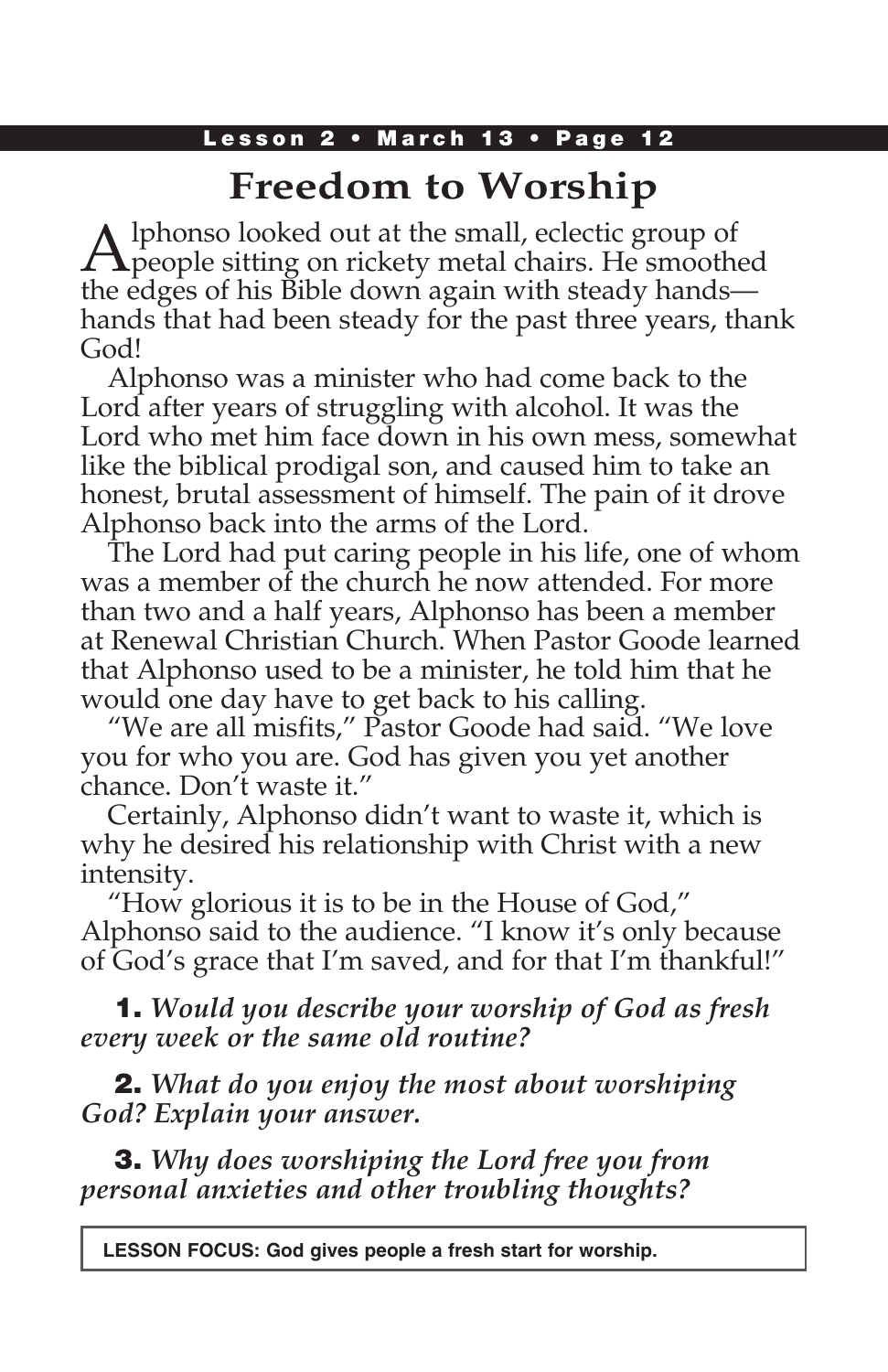# Cyrus's Scroll

### *Ezra 6:1-5, KJV*

**1 Then Darius the king made a decree, and search was made in the house of the rolls, where the treasures were laid up in Babylon.**

**2 And there was found at Achmetha, in the palace that is in the province of the Medes, a roll, and therein was a record thus written:**

**3 In the first year of Cyrus the king the same Cyrus the king made a decree concerning the house of God at Jerusalem, Let the house be builded, the place where they offered sacrifices, and let the foundations thereof be strongly laid; the height thereof threescore cubits, and the breadth thereof threescore cubits;**

**4 With three rows of great stones, and a row of new timber: and let the expenses be given out of the king's house:**

**5 And also let the golden and silver vessels of the house of God, which Nebuchadnezzar took forth out of the temple which is at Jerusalem, and brought unto Babylon, be restored, and brought again unto the temple which is at Jerusalem, every one to his place, and place them in the house of God.**

*Ezra 6:1-5, NIV*

**1 King Darius then issued an order, and they searched in the archives stored in the treasury at Babylon. 2 A scroll was found in the citadel of Ecbatana in the province of Media, and this was written on it:**

**Memorandum:**

**3 In the first year of King Cyrus, the king issued a decree concerning the temple of God in Jerusalem: Let the temple be rebuilt as a place to present sacrifices, and let its foundations be laid. It is to be sixty cubits high and sixty cubits wide, 4 with three courses of large stones and one of timbers. The costs are to be paid by the royal treasury. 5 Also, the gold and silver articles of the house of God, which Nebuchadnezzar took from the temple in Jerusalem and brought to Babylon, are to be returned to their places in the temple in Jerusalem; they are to be deposited in the house of God.**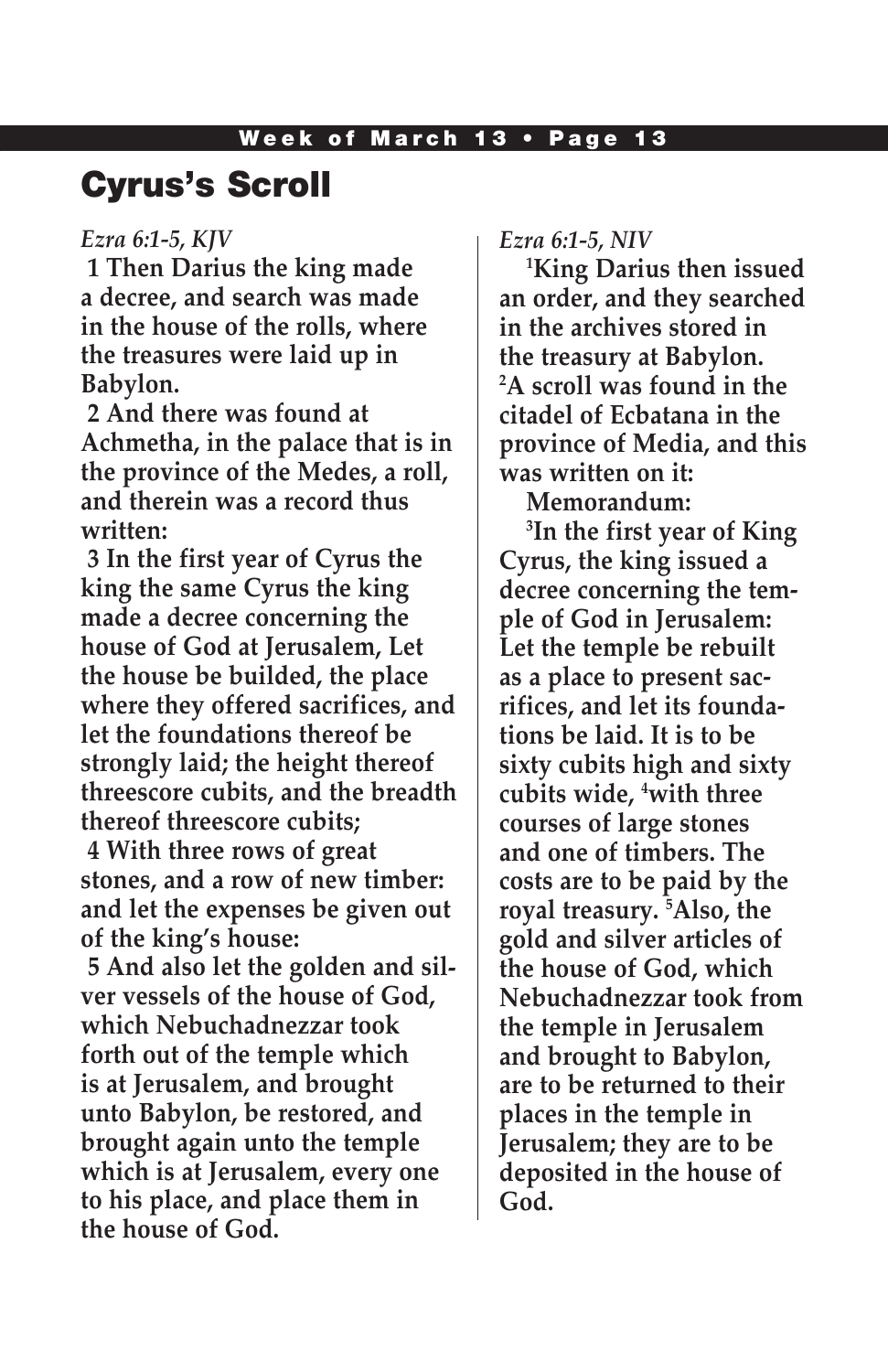#### Week of March 13 • Page 14

Though Cyrus had authorized the building of the temple, after about six years, the work stopped for almost 10 years due to opposition from the non-Jews living around Jerusalem (Ezra 4:1-5, 24). In Ezra 6, we see the hunt for Cyrus's decree to allow the temple building to continue, which would give the current Persian king, Darius, the right and motivation to allow the work to continue. Cyrus's was specific in terms of some dimensions of the temple. Height and width was to be 60 cubits. A cubit was about the length of fingertip to elbow, about 18 inches.

A symbol of God's healing was the return of the temple treasures that Nebuchadnezzar had confiscated. With the temple artifacts returned, the people of God would be reminded of their deep spiritual roots in the law of Moses.

4. *What was in the decree of Cyrus?* 

5. *What did Cyrus tell the people about the rebuilding of the temple?*

# Temple Funding

### *Ezra 6:6-10, KJV*

**6 Now therefore, Tatnai, governor beyond the river, Shetharboznai, and your companions the Apharsachites, which are beyond the river, be ye far from thence: 7 Let the work of this house of God alone; let the governor of the Jews and the elders of the Jews build this house of God in his place.**

**8 Moreover I make a decree what ye shall do to the elders of these Jews for the building of this house of God: that of the king's goods, even of the** 

*Ezra 6:6-10, NIV* 

**6 Now then, Tattenai, governor of Trans-Euphrates, and Shethar-Bozenai and you other officials of that province, stay away from there. 7 Do not interfere with the work on this temple of God. Let the governor of the Jews and the Jewish elders rebuild this house of God on its site.**

**8 Moreover, I hereby decree what you are to do for these elders of the Jews in the construction of this house of God:**

**Their expenses are to be fully paid out of the royal**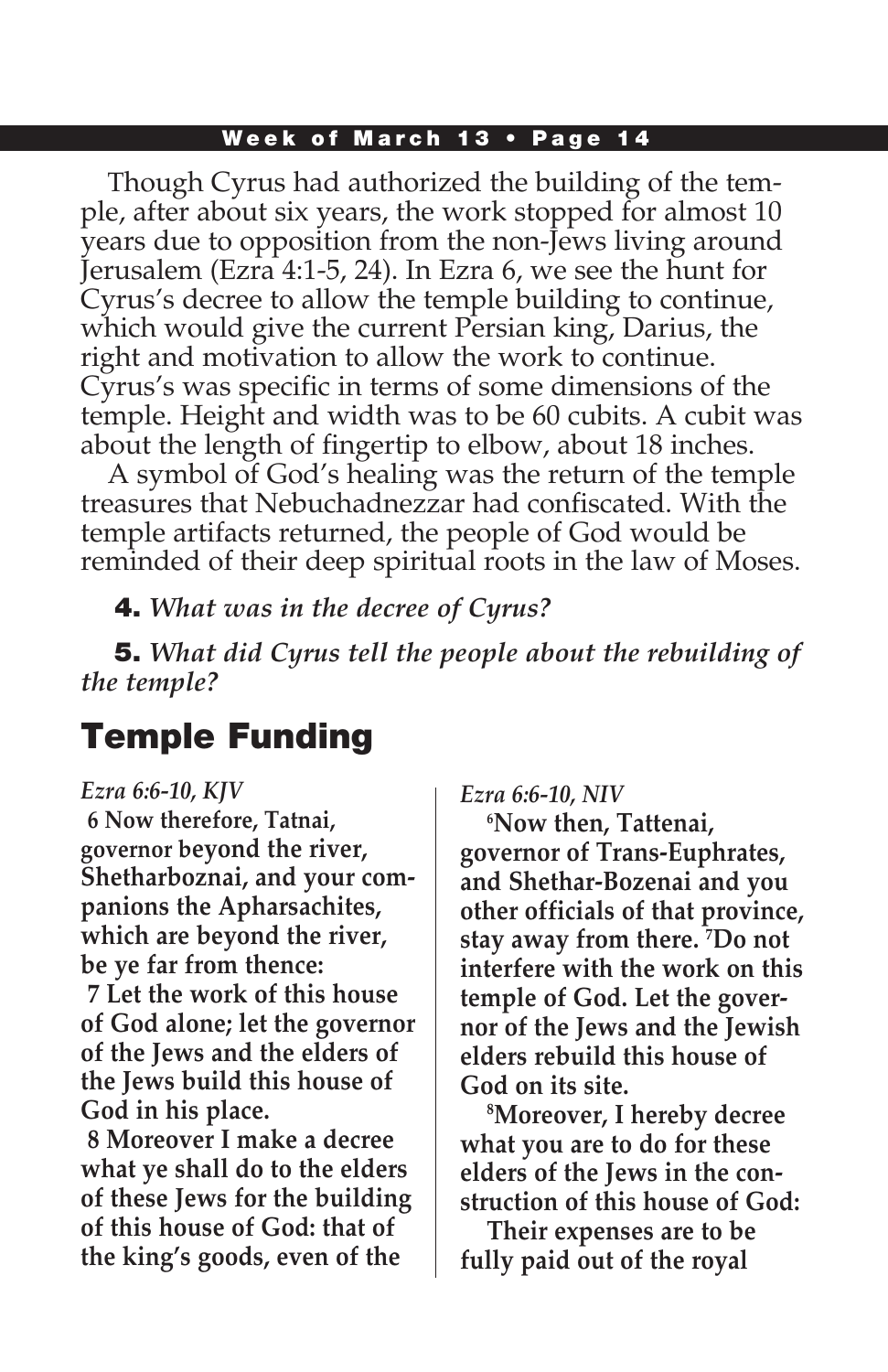#### Week of March 13 • Page 15

**tribute beyond the river, forthwith expenses be given unto these men, that they be not hindered.**

**9 And that which they have need of, both young bullocks, and rams, and lambs, for the burnt offerings of the God of heaven, wheat, salt, wine, and oil, according to the appointment of the priests which are at Jerusalem, let it be given them day by day without fail: 10 That they may offer sacrifices of sweet savours unto the God of heaven, and pray for the life of the king, and of his sons.**

**treasury, from the revenues of Trans-Euphrates, so that the work will not stop. 9 Whatever is needed—young bulls, rams, male lambs for burnt offerings to the God of heaven, and wheat, salt, wine and olive oil, as requested by the priests in Jerusalem—must be given them daily without fail, 10so that they may offer sacrifices pleasing to the God of heaven and pray for the well-being of the king and his sons.**

Darius began his own decree by telling Tattenai, the governor in the region, and all of his officials to stay away from Jerusalem all together. To emphasize the seriousness of his orders, Darius issued a decree. For the Persians, a king's decree was irrevocable. First, Tattenai was to fully fund the rebuilding of the temple. This may have taken Tattenai off-guard, because it meant he would be taking a cut from the profits of his trade in the Trans-Euphrates province. The key objective here was that the work was not to stop or be delayed in any way.

This resourcing would include building materials, plus the livestock necessary to keep the temple sacrifices going. Anything the priests needed was to be provided for them. Darius had an ulterior motive here. He hoped to gain the favor of the God of Israel for himself and his family.

### 6. *How was the rebuilding of the second temple to be funded?*

7. *What strong instructions did Darius give about not interfering with the rebuilding efforts?*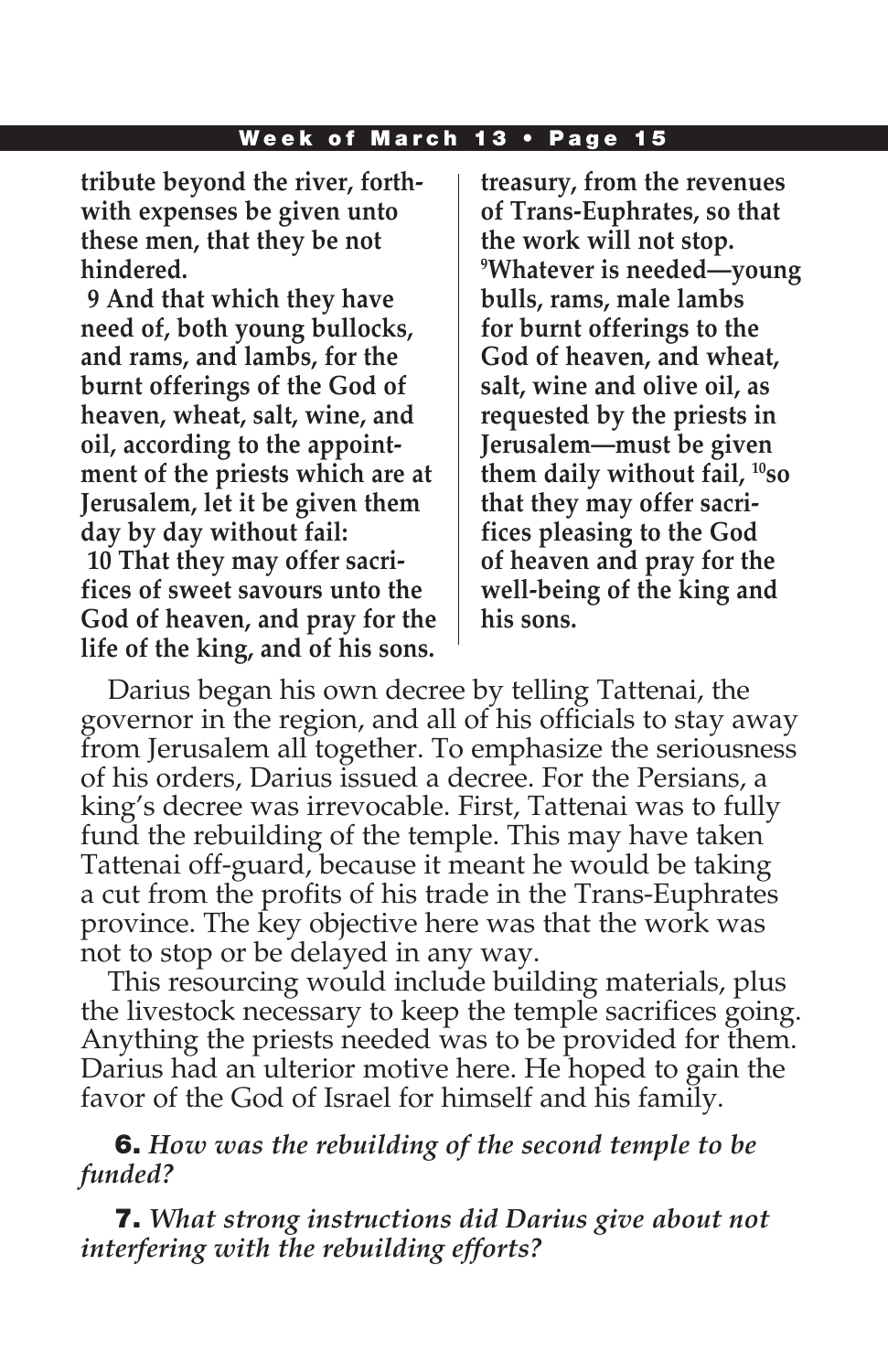## Strict Warnings

### *Ezra 6:11-12, KJV*

**11 Also I have made a decree, that whosoever shall alter this word, let timber be pulled down from his house, and being set up, let him be hanged thereon; and let his house be made a dunghill for this.**

**12 And the God that hath caused his name to dwell there destroy all kings and people, that shall put to their hand to alter and to destroy this house of God which is at Jerusalem. I Darius have made a decree; let it be done with speed.**

*Ezra 6:11-12, NIV* 

**11Furthermore, I decree that if anyone defies this edict, a beam is to be pulled from their house and they are to be impaled on it. And for this crime their house is to be made a pile of rubble. 12May God, who has caused his Name to dwell there, overthrow any king or people who lifts a hand to change this decree or to destroy this temple in Jerusalem.**

**I Darius have decreed it. Let it be carried out with diligence.**

Not only was the king's decree irrevocable, there were stiff penalties associated with either disregarding the mandate or fulfilling it halfheartedly. The idea of the defiant man being impaled on a beam from his house was a precursor to the practice of crucifixion. The fact that it was a from part of the man's home was to add to his humiliation. The idea of his house becoming a pile of rubble was related to the beam that had been removed from it.

Interestingly, Darius assumes that God is going to back him up in this decree. He assumes that God will overthrow anyone who attempts to prevent or stall the rebuilding of the temple. Like Nebuchadnezzar, Darius might be conceding here that the God of Israel is allpowerful and worthy of worship and obedience.

8. *What would happen to the man who did not comply with Darius's decree?* 

9. *Why did Darius appeal to the God of Israel to back him up?*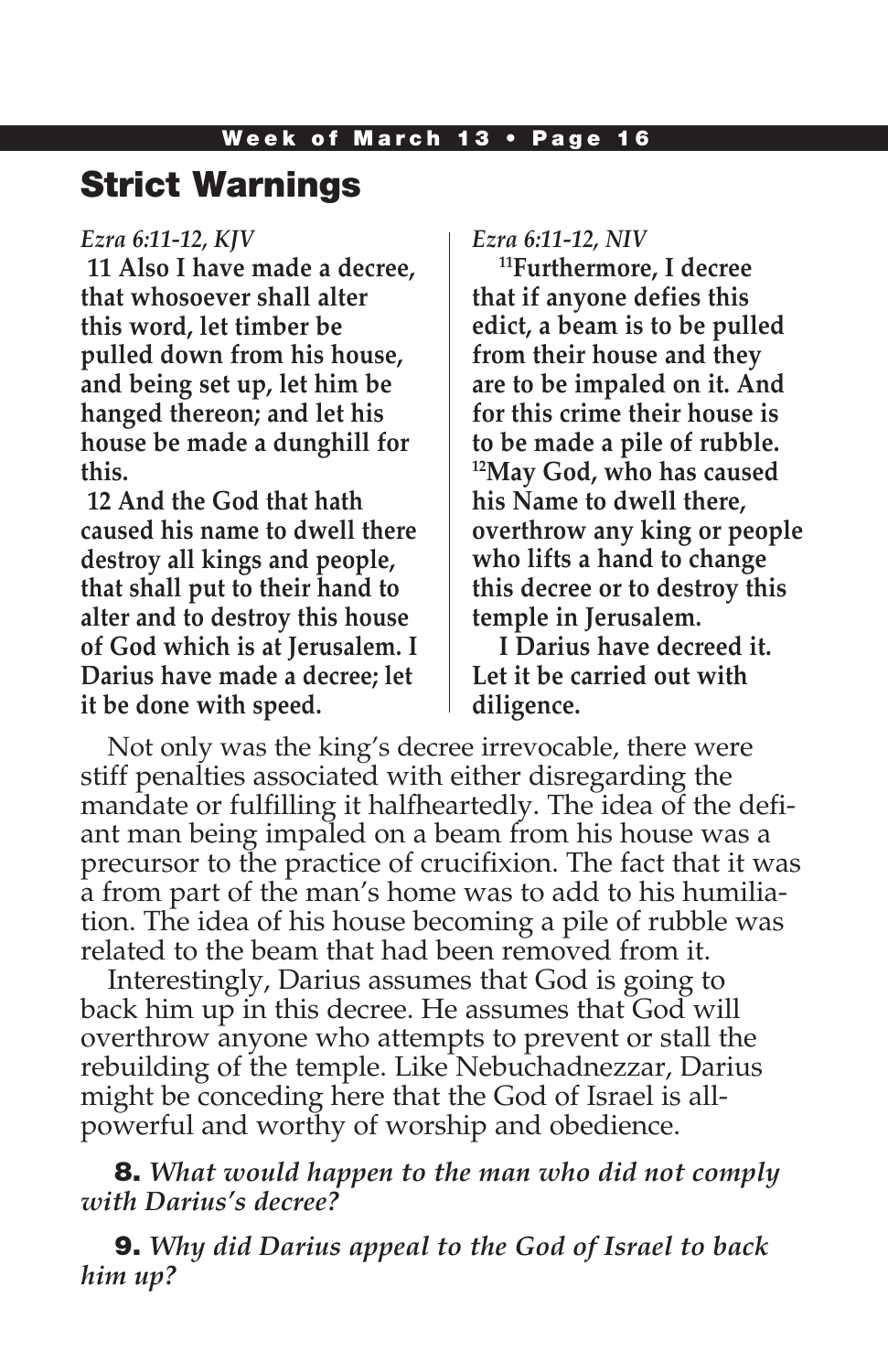## Week of March 13 • Page 17 The Wonder of Worship Revived!

"I can safely say, on the authority of all that is revealed in the Word of God, that any man or woman on this earth who is bored and turned off by worship," declared A. W. Tozer, "is not ready for heaven. We're here to be worshipers first and workers only second."

On the one hand, Tozer is noting that the central activity in heaven is worshiping God; on the other hand, he is stressing the powerful impact worship should have on our souls. Each is vitally connected to the other. Indeed, worshiping God is the outward expression of our humble gratitude and praise to the Almighty Creator and is the inward exultation of His awesome and transforming effect on our lives.

Christian theologian R.C. Sproul provides additional insight when he noted that "It is the pleasing of God that is at the heart of worship." In other words, when our eyes are fixed on Christ instead of ourselves and our motivation during worship is to bring joy to our Lord God, then worship becomes truly uplifting and impactful.

 Without water there is no spring to nurture the soul, but when we express our deep love for the Lord in worship, Christ's water of life springs up within us and nourishes our spirits to renewed heights. This dynamic exchange of love between the God who is worshiped and those who worship Him is unique and priceless.

Therefore, let us heed the words of the psalmist when he urged God's people to "worship and bow down: let us kneel before the Lorp our maker. For he is our God; and we are the people of his pasture, and the sheep of his hand" (Ps. 95:6-7, KJV).

10. *How do you overcome the feeling of boredom during a worship service?*

11. *How do you please God during a worship service?*

12. *How does a worship service enhance the love between Jesus and you?*